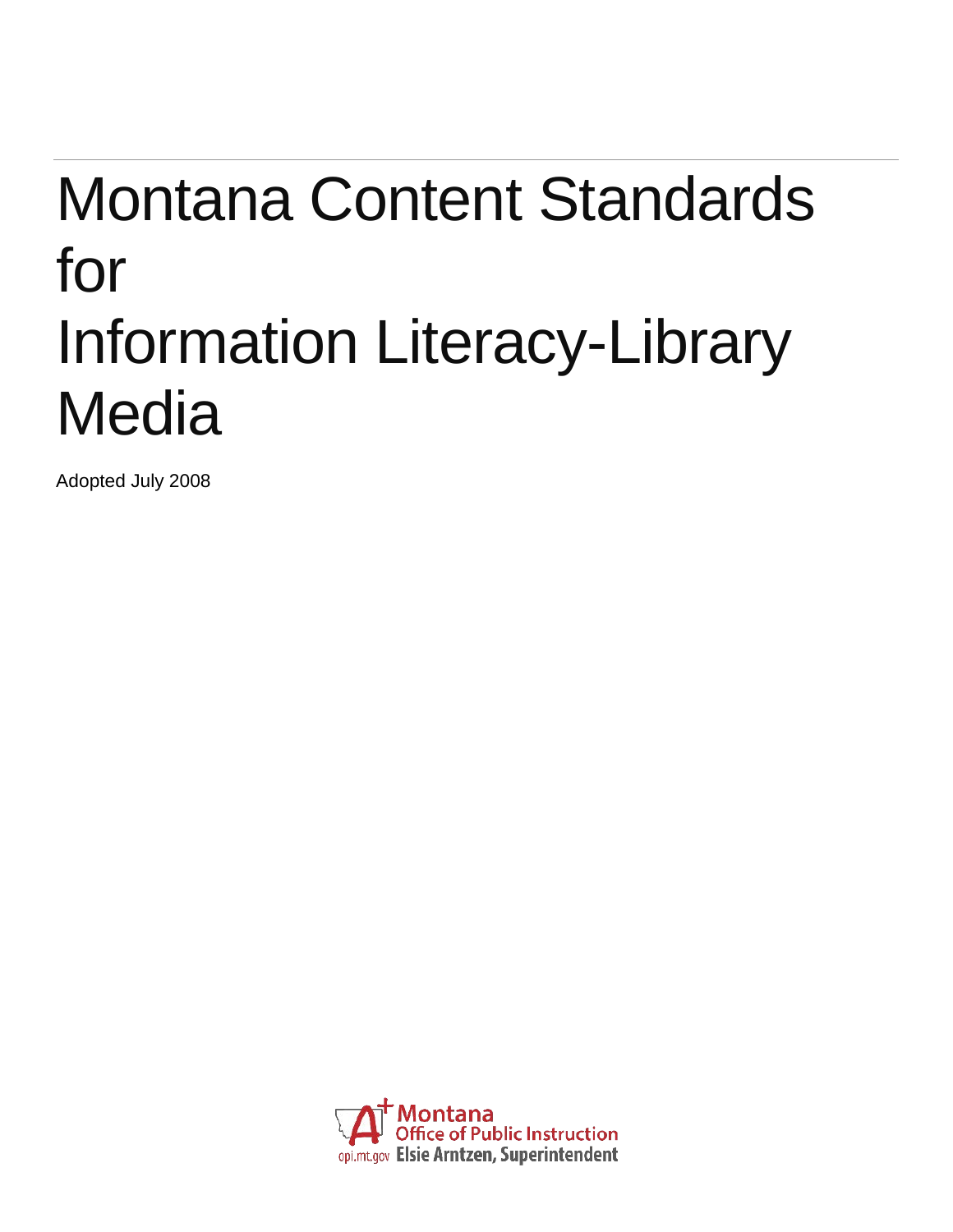## **Contents**

| BENCHMARK FOR INFORMATION LITERACY/LIBRARY MEDIA CONTENT STANDARD 1 FOR THE END OF     |
|----------------------------------------------------------------------------------------|
| BENCHMARK FOR INFORMATION LITERACY/LIBRARY MEDIA CONTENT STANDARD 1 FOR THE END OF     |
| BENCHMARK FOR INFORMATION LITERACY/LIBRARY MEDIA CONTENT STANDARD 1 UPON GRADUATION  4 |
|                                                                                        |
| BENCHMARK FOR INFORMATION LITERACY/LIBRARY MEDIA CONTENT STANDARD 2 FOR THE END OF     |
| BENCHMARK FOR INFORMATION LITERACY/LIBRARY MEDIA CONTENT STANDARD 2 FOR THE END OF     |
| BENCHMARK FOR INFORMATION LITERACY/LIBRARY MEDIA CONTENT STANDARD 2 UPON GRADUATION  5 |
|                                                                                        |
| BENCHMARK FOR INFORMATION LITERACY/LIBRARY MEDIA CONTENT STANDARD 3 FOR THE END OF     |
| BENCHMARK FOR INFORMATION LITERACY/LIBRARY MEDIA CONTENT STANDARD 3 FOR THE END OF     |
| BENCHMARK FOR INFORMATION LITERACY/LIBRARY MEDIA CONTENT STANDARD 3 UPON GRADUATION  6 |
|                                                                                        |
| BENCHMARK FOR INFORMATION LITERACY/LIBRARY MEDIA CONTENT STANDARD 4 FOR THE END OF     |
| BENCHMARK FOR INFORMATION LITERACY/LIBRARY MEDIA CONTENT STANDARD 4 FOR THE END OF     |
| BENCHMARK FOR INFORMATION LITERACY/LIBRARY MEDIA CONTENT STANDARD 4 UPON GRADUATION  7 |
|                                                                                        |
| BENCHMARK FOR INFORMATION LITERACY/LIBRARY MEDIA CONTENT STANDARD 5 FOR THE END OF     |
| BENCHMARK FOR INFORMATION LITERACY/LIBRARY MEDIA CONTENT STANDARD 5 FOR THE END OF     |
| BENCHMARK FOR INFORMATION LITERACY/LIBRARY MEDIA CONTENT STANDARD 5 UPON GRADUATION8   |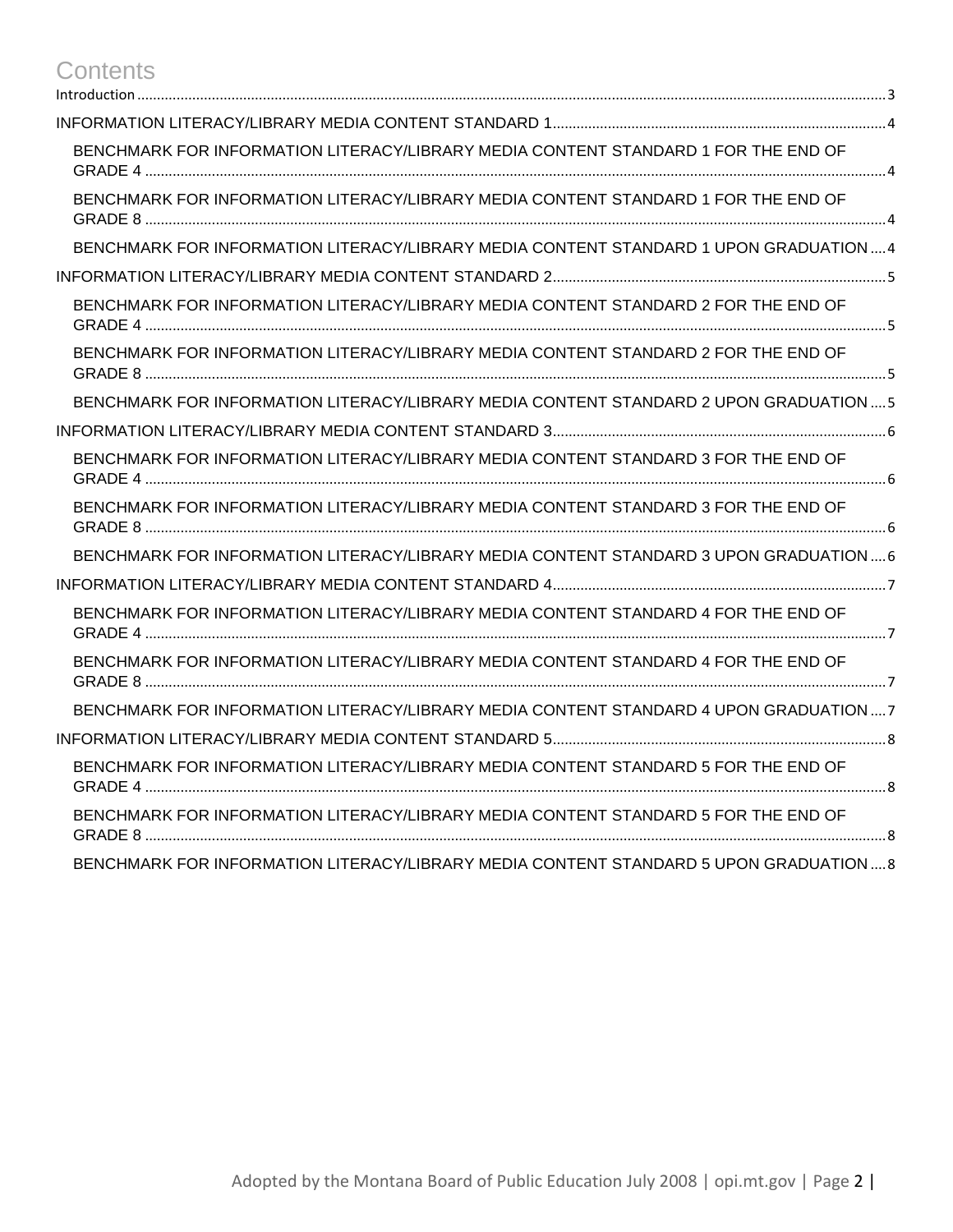### <span id="page-2-0"></span>Introduction

Information literacy is the ability to recognize when information is needed and then locate, evaluate, and effectively use the information. (Adapted from Association College and Research Libraries "Information Literacy Competency Standards for Higher Education")

All Montana students require equitable access to a variety of resources, encompassing the breadth of human conversations and creations for academic achievement and personal growth. By learning to access and evaluate information they gain an appreciation and respect for diverse ideas and creative expressions. By using information literacy skills in all aspects of learning, students become empowered and engaged lifelong learners. To thrive in the 21<sup>st</sup> Century, students must employ a process of inquiry that can be adapted to any information need. By learning strategies to manage and ethically use information, Montana students open the door to the world in all its diversity. Teacher librarians, in collaboration with other classroom and content area teachers, empower all students to become information literate.

Content Standard 1: Students will identify the task and determine the resources needed.

Content Standard 2: Students will locate sources, use information and present findings.

Content Standard 3: Students will evaluate the product and learning process.

Content Standard 4: Students will use information safely, ethically and legally.

Content Standard 5: Students will pursue personal interests through literature and other creative expressions.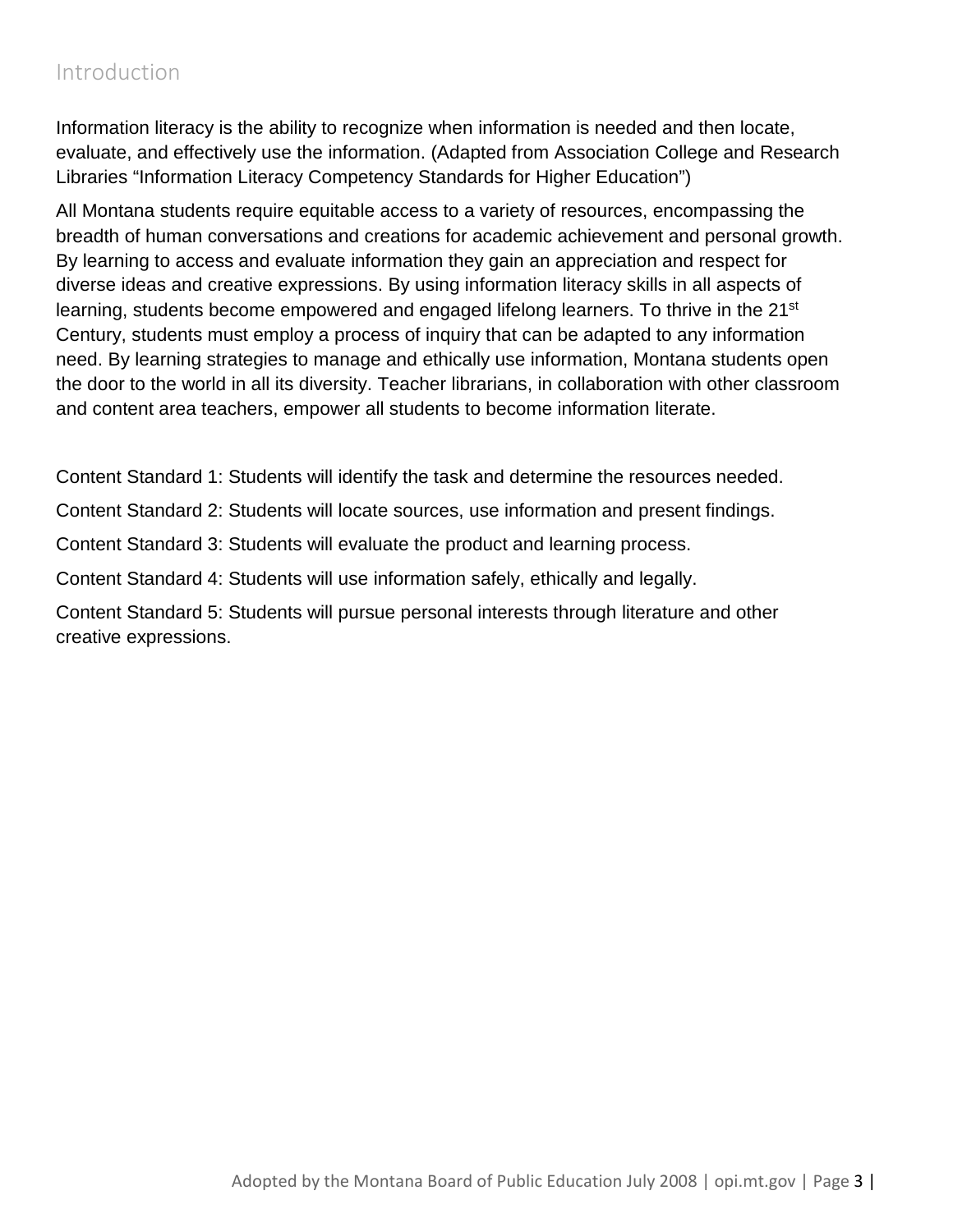<span id="page-3-0"></span>(1) To satisfy the requirements of information literacy/library media content standard 1, a student must identify the task and determine the resources needed.

#### <span id="page-3-1"></span>BENCHMARK FOR INFORMATION LITERACY/LIBRARY MEDIA CONTENT STANDARD 1 FOR THE END OF GRADE 4

(1) The benchmark for information literacy/library media content standard 1 for a student at the end of grade 4 is the ability to:

- (a) define the problem;
- (b) identify types of information needed; and
- (c) choose from a range of resources.

#### <span id="page-3-2"></span>BENCHMARK FOR INFORMATION LITERACY/LIBRARY MEDIA CONTENT STANDARD 1 FOR THE END OF GRADE 8

(1) The benchmark for information literacy/library media content standard 1 for a student at the end of grade 8 is the ability to:

- (a) analyze the parts of the problem to be solved;
- (b) identify information resources needed; and
- (c) evaluate and select appropriate resources.

#### <span id="page-3-3"></span>BENCHMARK FOR INFORMATION LITERACY/LIBRARY MEDIA CONTENT STANDARD 1 UPON **GRADUATION**

(1) The benchmark for information literacy/library media content standard 1 for a student upon graduation is the ability to:

- (a) evaluate the purpose and scope of the problem;
- (b) determine the nature and extent of information needed; and
- (c) evaluate and select appropriate resources.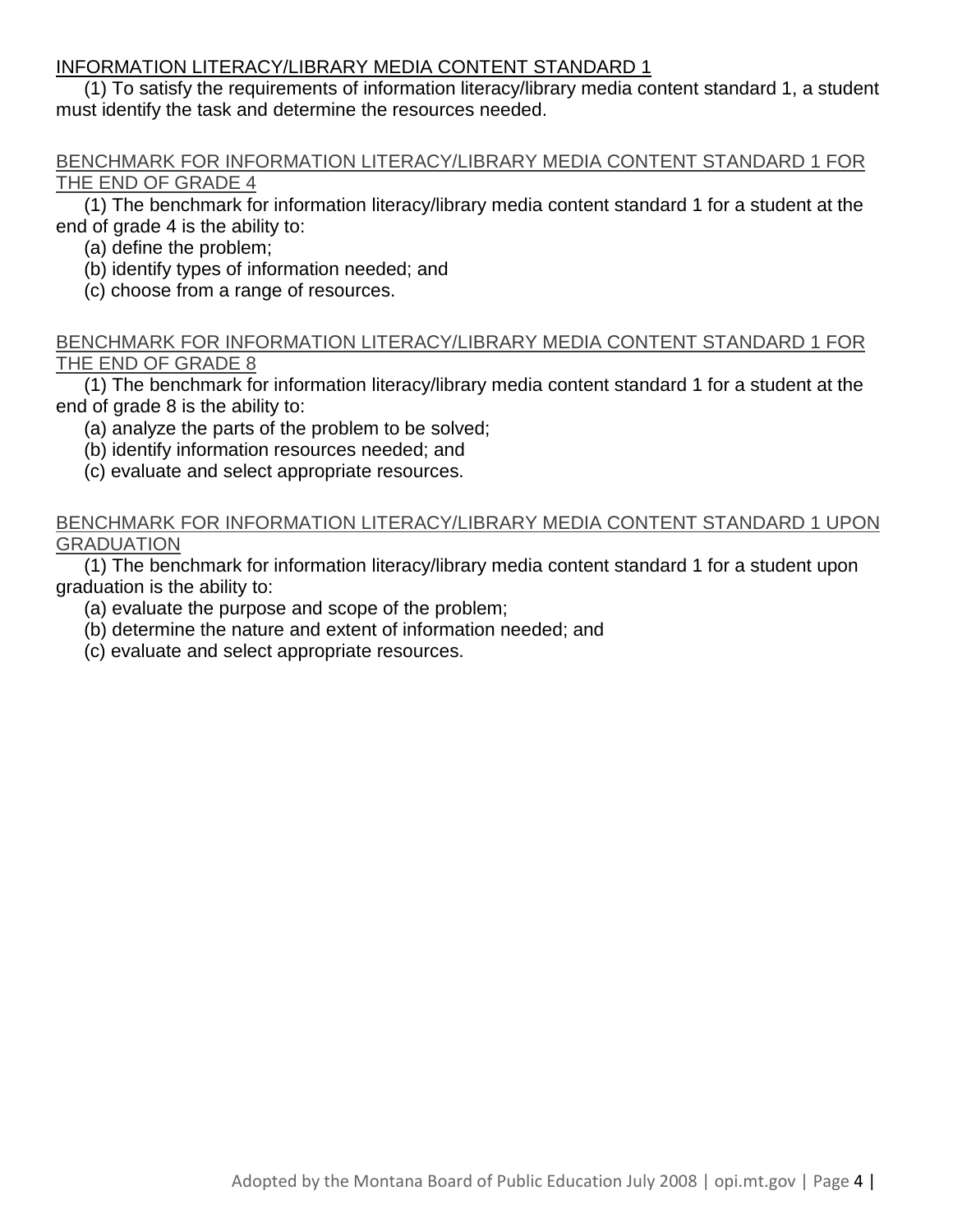<span id="page-4-0"></span>(1) To satisfy the requirements of information literacy/library media content standard 2, a student must locate sources, use information, and present findings.

#### <span id="page-4-1"></span>BENCHMARK FOR INFORMATION LITERACY/LIBRARY MEDIA CONTENT STANDARD 2 FOR THE END OF GRADE 4

(1) The benchmark for information literacy/library media content standard 2 for a student at the end of grade 4 is the ability to:

- (a) locate a resource needed to solve the problem;
- (b) evaluate resources;
- (c) locate information within the resource;
- (d) extract information from resources needed to solve the problem;
- (e) organize information to solve the problem; and
- (f) create a product that presents findings.

#### <span id="page-4-2"></span>BENCHMARK FOR INFORMATION LITERACY/LIBRARY MEDIA CONTENT STANDARD 2 FOR THE END OF GRADE 8

(1) The benchmark for information literacy/library media content standard 2 for a student at the end of grade 8 is the ability to:

- (a) locate multiple resources using search tools;
- (b) evaluate resources;
- (c) locate information within multiple resources;
- (d) extract information from multiple resources needed to solve the problem;
- (e) organize and manage information to solve the problem; and
- (f) create a product that presents findings.

#### <span id="page-4-3"></span>BENCHMARK FOR INFORMATION LITERACY/LIBRARY MEDIA CONTENT STANDARD 2 UPON GRADUATION

(1) The benchmark for information literacy/library media content standard 2 for a student upon graduation is the ability to:

- (a) locate multiple resources using a variety of search tools;
- (b) evaluate resources;
- (c) locate information within a wide variety of resources;
- (d) extract information from a wide variety of resources needed to solve the problem;
- (e) organize and manage information from a wide variety of sources to solve the problem; and
- (f) create and defend a product that presents findings.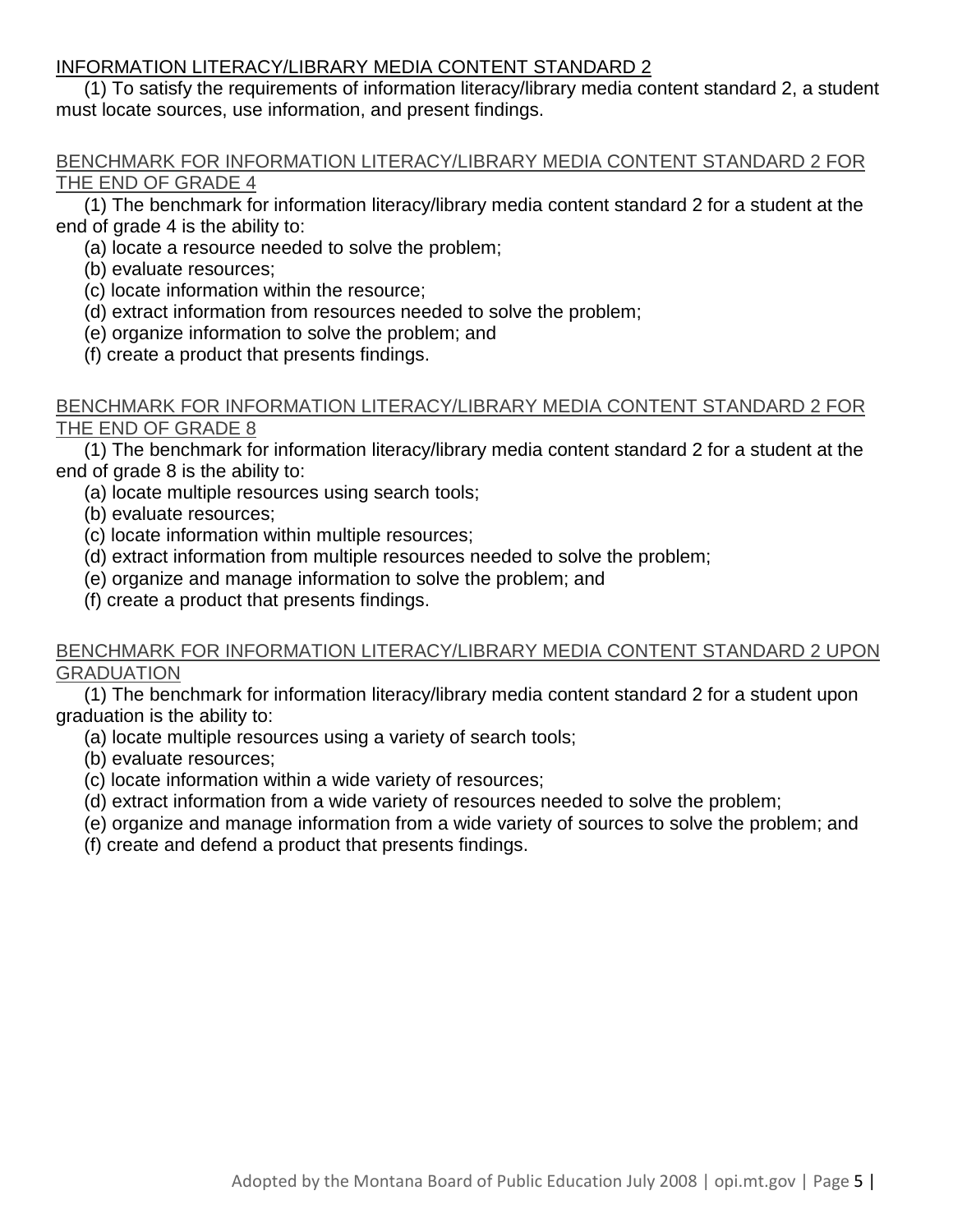<span id="page-5-0"></span>(1) To satisfy the requirements of information literacy/library media content standard 3, a student must evaluate the product and learning process.

#### <span id="page-5-1"></span>BENCHMARK FOR INFORMATION LITERACY/LIBRARY MEDIA CONTENT STANDARD 3 FOR THE END OF GRADE 4

(1) The benchmark for information literacy/library media content standard 3 for a student at the end of grade 4 is the ability to:

(a) assess the quality of the product; and

(b) describe the process.

#### <span id="page-5-2"></span>BENCHMARK FOR INFORMATION LITERACY/LIBRARY MEDIA CONTENT STANDARD 3 FOR THE END OF GRADE 8

(1) The benchmark for information literacy/library media content standard 3 for a student at the end of grade 8 is the ability to:

(a) assess the quality and effectiveness of the product; and

(b) evaluate how the process met the need for information.

#### <span id="page-5-3"></span>BENCHMARK FOR INFORMATION LITERACY/LIBRARY MEDIA CONTENT STANDARD 3 UPON GRADUATION

(1) The benchmark for information literacy/library media content standard 3 for a student upon graduation is the ability to:

(a) assess the quality and effectiveness of the product; and

(b) evaluate the process in order to revise strategies.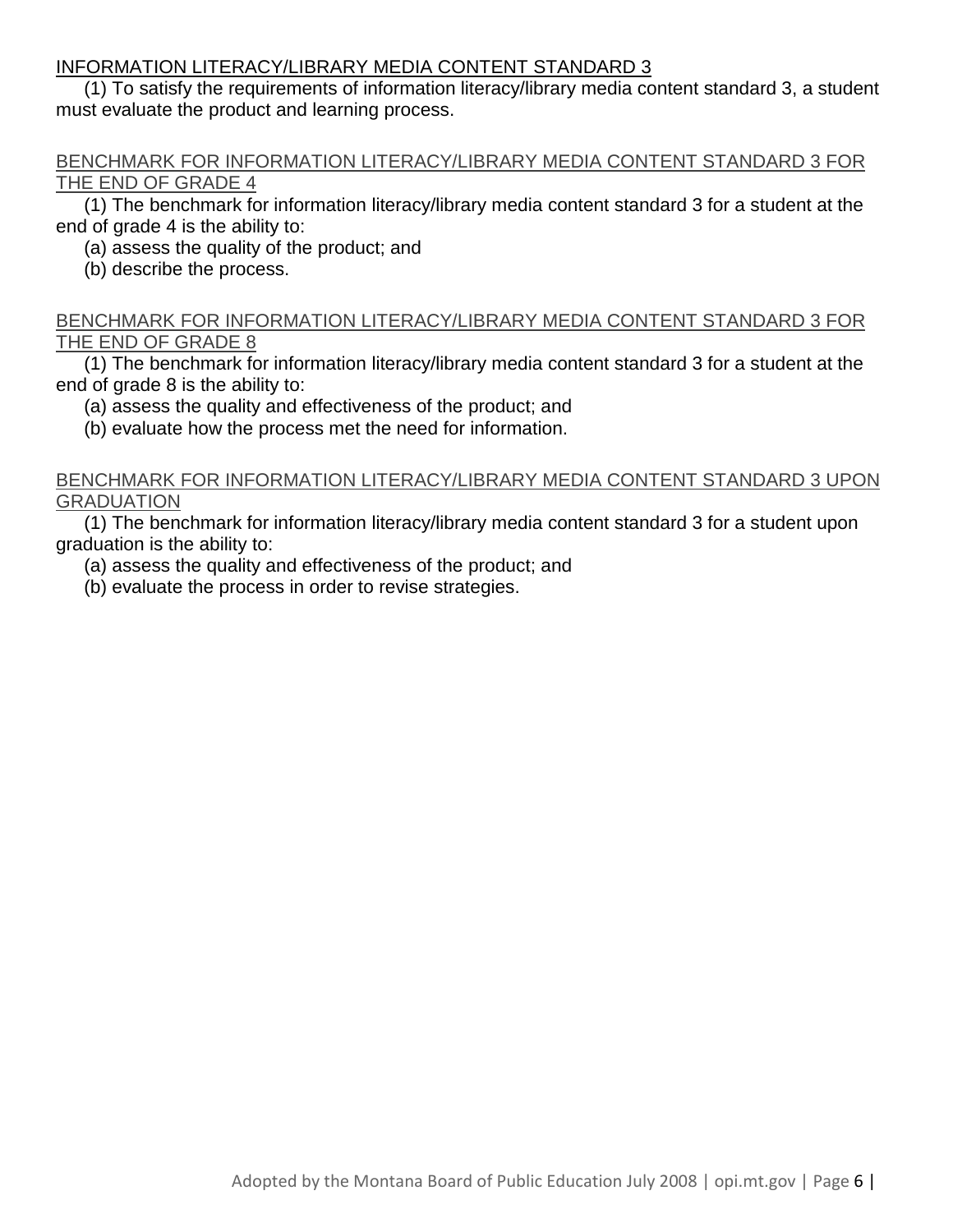<span id="page-6-0"></span>(1) To satisfy the requirements of information literacy/library media content standard 4, a student must use information safely, ethically, and legally.

#### <span id="page-6-1"></span>BENCHMARK FOR INFORMATION LITERACY/LIBRARY MEDIA CONTENT STANDARD 4 FOR THE END OF GRADE 4

(1) The benchmark for information literacy/library media content standard 4 for a student at the end of grade 4 is the ability to:

(a) legally obtain and use information;

(b) identify the owner of ideas and information; and

(c) participate and collaborate in intellectual and social networks following safe and accepted practices.

#### <span id="page-6-2"></span>BENCHMARK FOR INFORMATION LITERACY/LIBRARY MEDIA CONTENT STANDARD 4 FOR THE END OF GRADE 8

(1) The benchmark for information literacy/library media content standard 4 for a student at the end of grade 8 is the ability to:

(a) legally obtain, store, and disseminate text, data, images, or sounds;

(b) appropriately credit ideas and works of others; and

(c) participate and collaborate in intellectual and social networks following safe and accepted practices.

#### <span id="page-6-3"></span>BENCHMARK FOR INFORMATION LITERACY/LIBRARY MEDIA CONTENT STANDARD 4 UPON GRADUATION

(1) The benchmark for information literacy/library media content standard 4 for a student upon graduation is the ability to:

(a) legally obtain, store, and disseminate text, data, images, or sounds;

(b) follow copyright laws and fair use guidelines when using the intellectual property of others; and

(c) participate and collaborate in intellectual and social networks following safe and accepted practices.